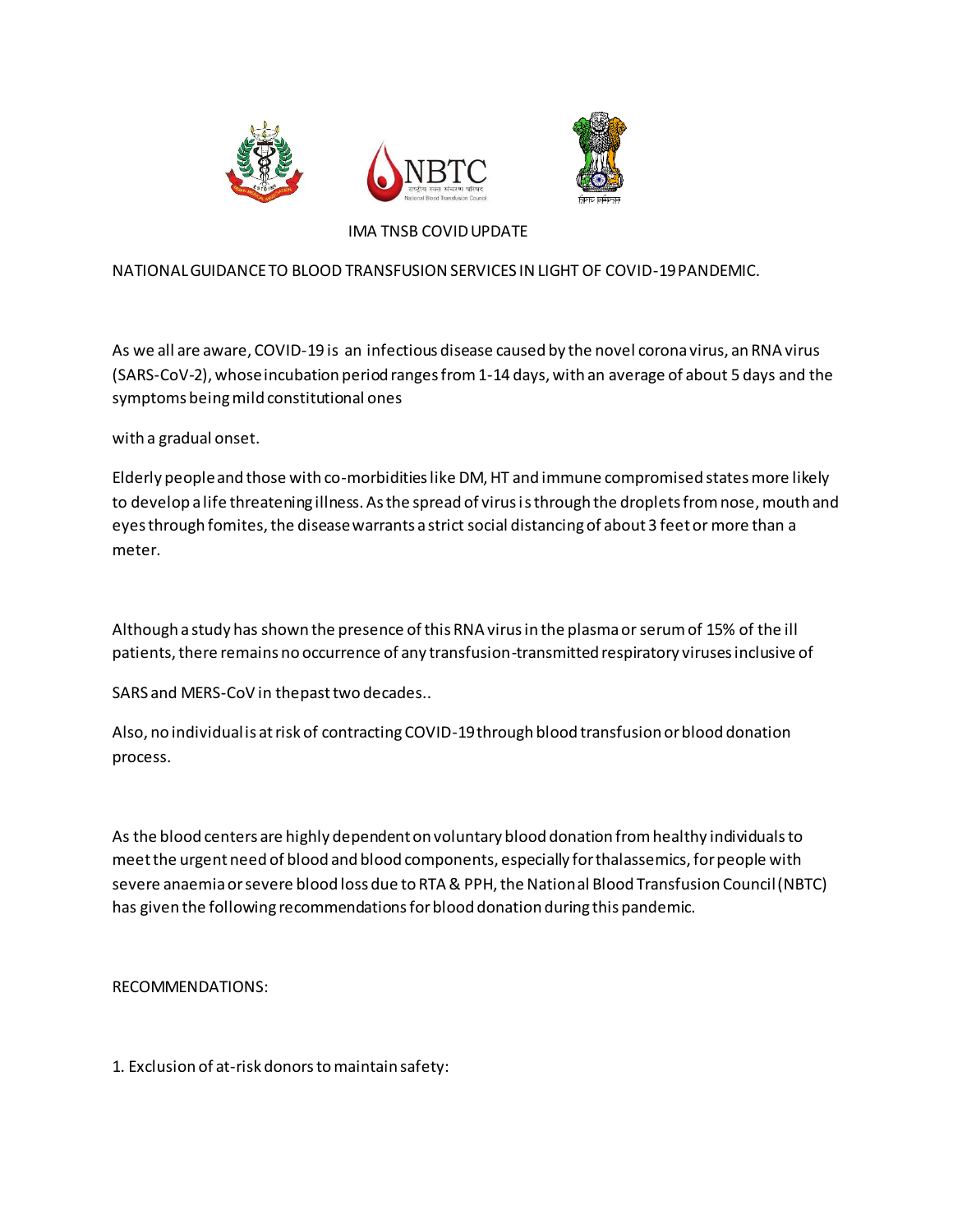Based on the history of exposure, following are the deferral criteria:

- Travel history: Deferred for 28 days after the date of departure from a country with COVID-19 transmission, or travel from areas notified by the Ministry of Health and Family Welfare.

- Contact history: Deferred for 28 days for those with history of close contact or exposure to a suspected or confirmed case of COVID-19 including those under quarantine.

- Confirmed cases: Deferred for 28 days till complete recovery from the disease including radiological and virological clearance.

2. Management of blood collection to ensure adequacy of safety:

A) The blood donation activities may be continued with exact distancing norm, infection control guidelines and biomedical waste disposal rules. IPC protocols as per general public is enough and no need to follow as per medical care facility

- Social distancing at the blood donation site: One meter distance between the individuals and between the blood donation couches is mandatory.

- Strict avoidance of overcrowding, hand shaking and hugging.
- Protocols for maintaining cleanliness of equipment's is mandatory.
- Proper hand washing protocols should be ensured.

B) Infection control measures: Include provision of running water, soap and hand sanitizers, adequate personal protective equipment like ordinary Mask for Donor, Staff, Gloves for staff and color coded dustbins.

- Hand hygiene: Hand washing with soap and water if visibly dirty or soiled with blood or body fluids.
- Hand rubbing with alcohol-based preparations if not visibly soiled.
- Cough etiquette should be followed
- Avoidance of close contact with confirmed or suspected COVID-19 cases
- -Self defer if unwell or with history of contact with COVID-19 cases.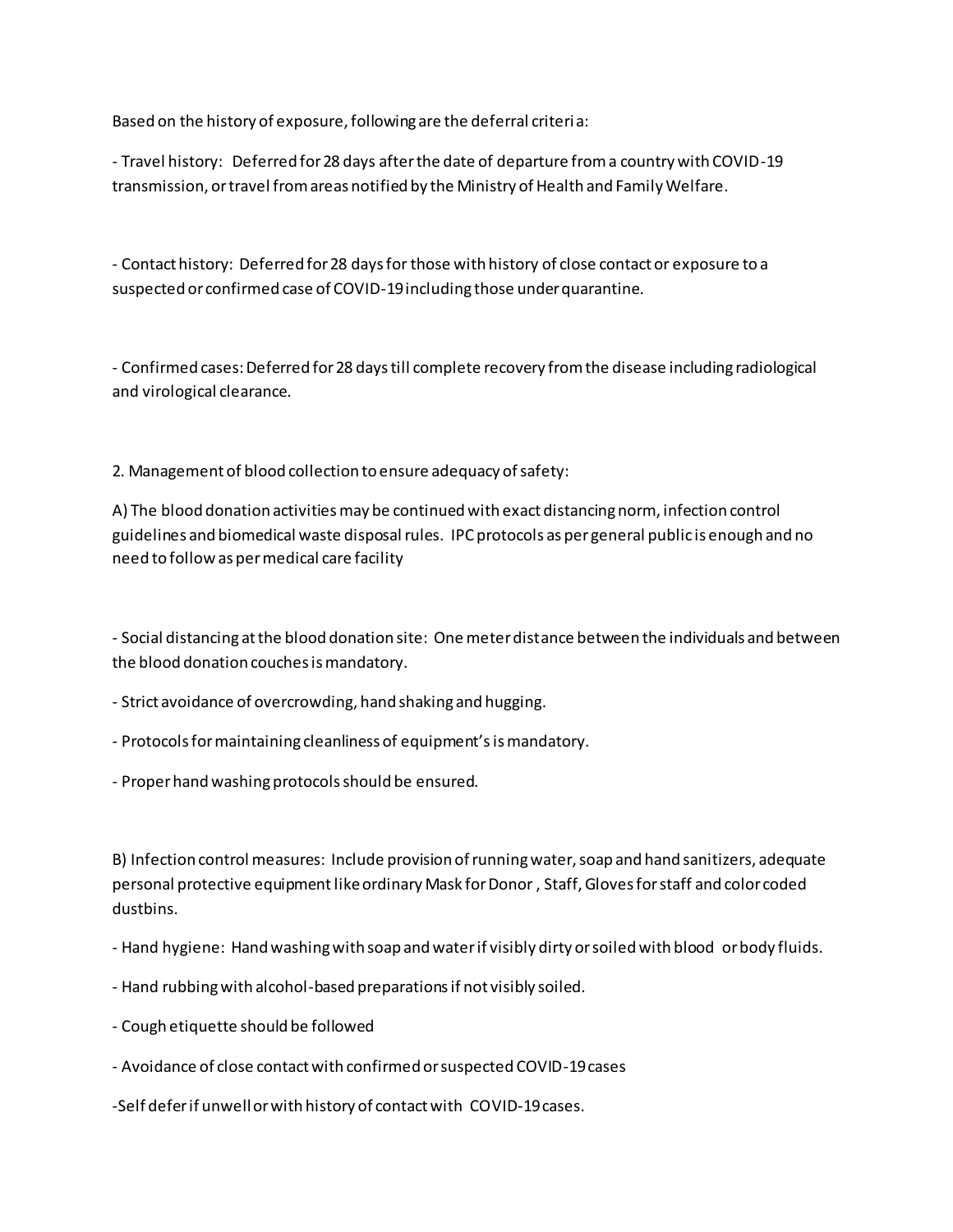- Safe disposal of gloves, masks, caps and other soiled material.

- Enhanced environmental cleaning measures to decrease the risk of exposure or if a suspected case is present.

3. Recommendations for Blood collection:

- Recruitment of healthy individuals in a staggered manner to avoid overcrowding and mass gathering.

- Avoidance of camps temporarily in the areas of outbreak.

- Depending on the need for blood, the collection may be supplemented by increasing the recruitment from non-affected areas.

4. Donor Education and Communication: The travel history or contact history with confirmed cases of COVID-19 may be displayed prominently at the blood centre.

- Role of Voluntary Blood Donor Organizations:

The Social distancing measures should be undertaken by the voluntary organizations as per the guidelines.

5. Post Donor Care:

Is initiated if a donor reports with symptoms of Covid 19 within fourteen days of donating blood..,

Or has a post donation illness suspicious of COVID-19..,

Or has been confirmed positive of COVID-19..,

Or if his close contact is tested positive for COVID-19..,

In all the above said circumstances, clinical intervention is required for the donor and he should be referred for further management.

- Guidelines for Blood and Blood components in Post Donor Care:

The unutilized whole blood or blood components from such individuals should be recalled and discarded

Sharing and transfer of screened or otherwise low risk blood and blood components